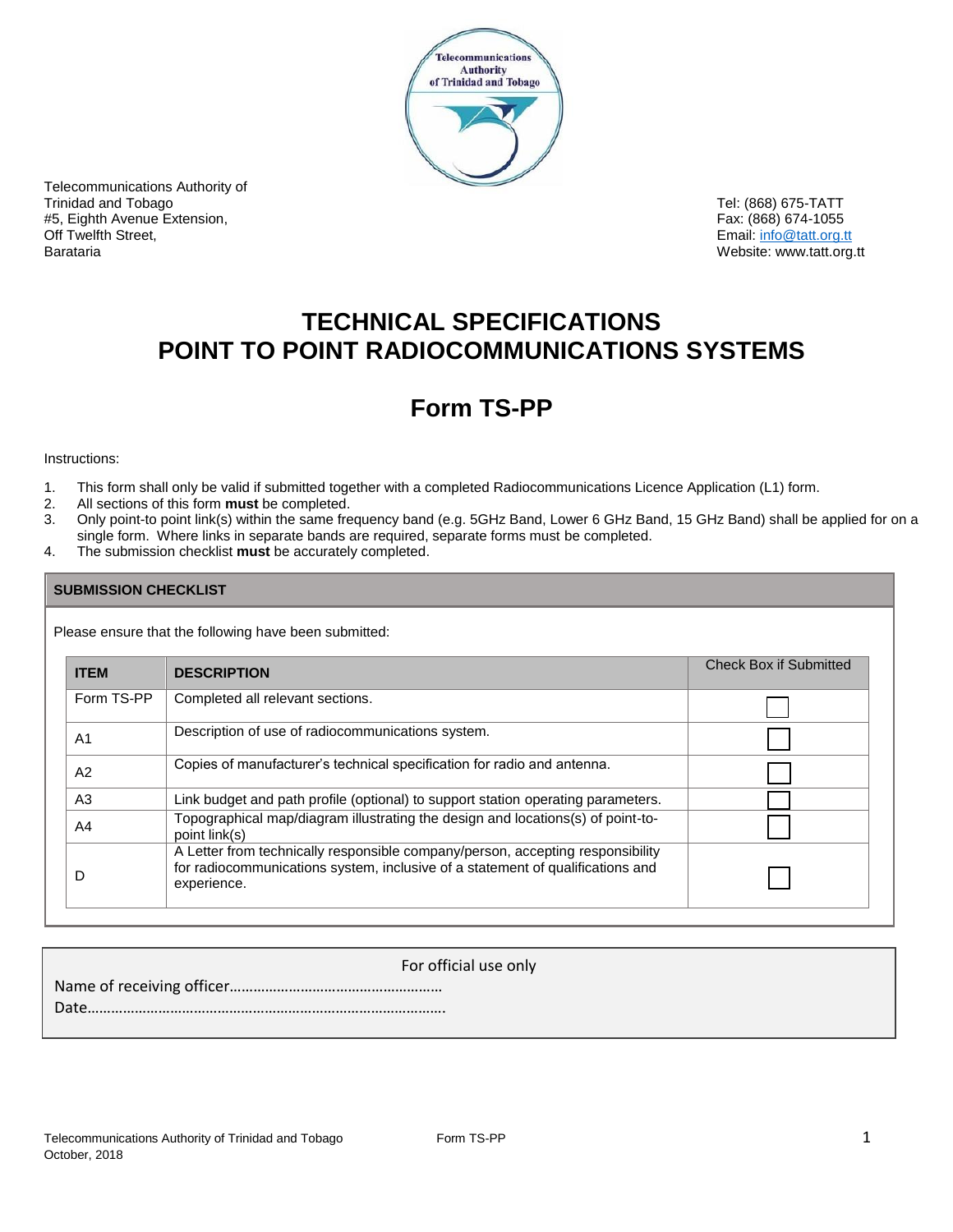### **Contact Person**

| Title: _________________ |  |
|--------------------------|--|
|                          |  |
|                          |  |
|                          |  |
| <b>Mailing Address</b>   |  |
|                          |  |
|                          |  |
|                          |  |
|                          |  |
|                          |  |

| А.             | <b>NETWORK DESIGN</b>                                                                                                                                                                                         |
|----------------|---------------------------------------------------------------------------------------------------------------------------------------------------------------------------------------------------------------|
| A <sub>1</sub> |                                                                                                                                                                                                               |
|                | The applicant shall explain in an attached letter how the radio-transmitting equipment or radiocommunications service<br>proposed in this application will be used, as it relates to its business activities. |
| A2             | The applicant shall submit copies of manufacturer's technical specifications for radio and antenna.                                                                                                           |
| A3             | The applicant shall submit a Link Budget and Path Profile for all point-to-point links.                                                                                                                       |
| A4             | The applicant shall submit a topographical map(s)/diagram(s) illustrating the design and location(s) of the station(s).                                                                                       |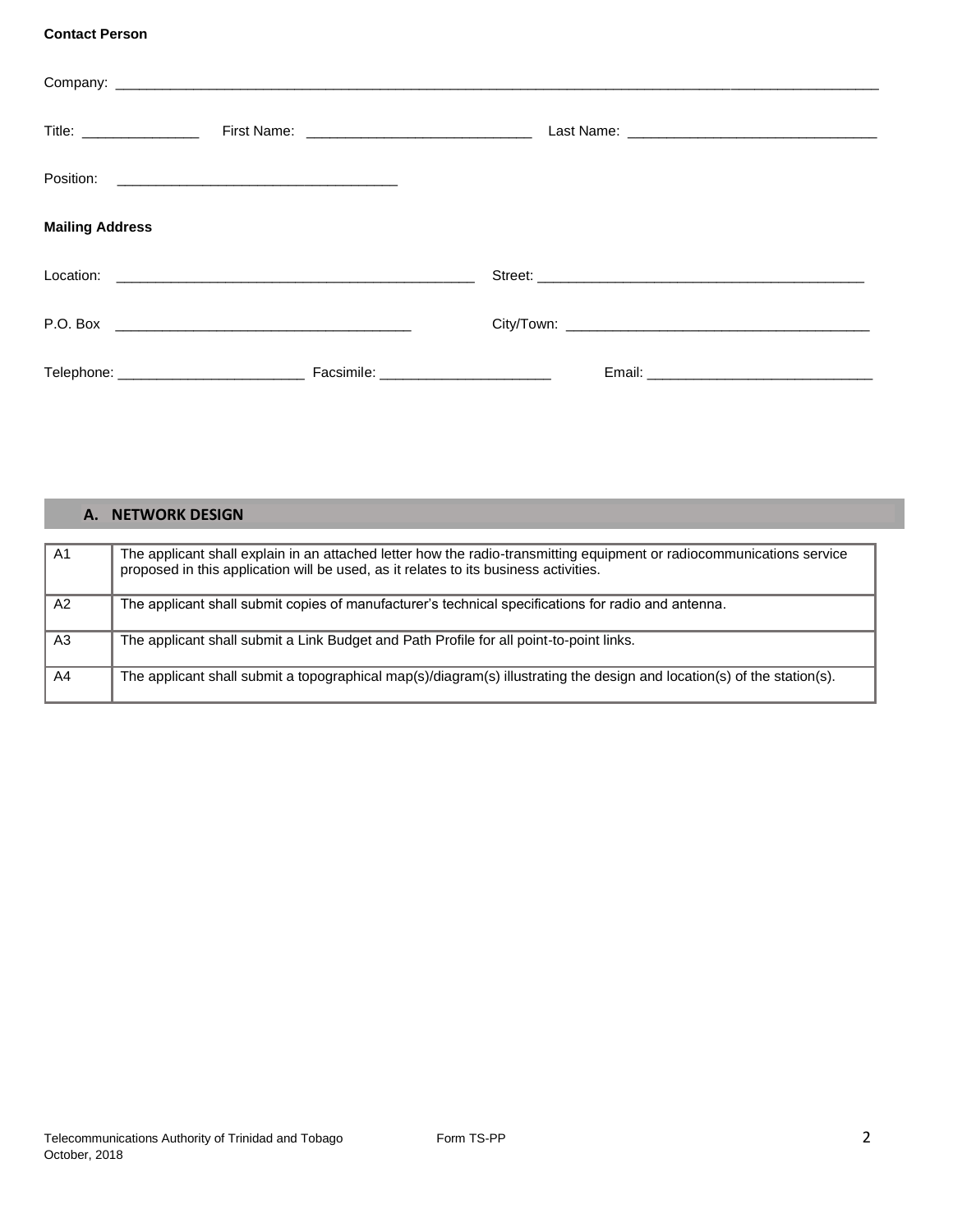# **B. STATION DETAILS**

**Note: Please complete and submit a new Section C for each point-to-point link to be licensed in this radiocommunications system.**

### **1. Transmitter**

|                                                         | <b>Station 1</b>                                            | <b>Station 2</b> |
|---------------------------------------------------------|-------------------------------------------------------------|------------------|
| Make                                                    |                                                             |                  |
| Model<br>Frequency Range of Operation of Radio<br>(MHz) | Lower Limit:                                                | Lower Limit      |
|                                                         | Upper Limit:                                                | Upper Limit:     |
| Number of Channels Requested                            |                                                             |                  |
| Preferred Transmit frequency(ies) (MHz) [Optional]      |                                                             |                  |
| Channel Bandwidth (MHz)                                 |                                                             |                  |
| R.F. Output Power<br>(dBm)                              |                                                             |                  |
| ITU Class of Emission Designator                        |                                                             |                  |
| <b>Modulation Type</b>                                  |                                                             |                  |
| Link Capacity (Mbits/sec)                               |                                                             |                  |
| <b>Bit Error Rate</b>                                   |                                                             |                  |
| I.F. Frequencies (kHz)                                  |                                                             |                  |
| <b>RECEIVER</b><br>2.                                   | <b>Station 1</b>                                            | <b>Station 2</b> |
| Receiver Selectivity (adjacent channel rejection) (dB)  | <u> 1989 - Johann Barbara, martxa al III-lea (h. 1974).</u> |                  |
| Intermodulation (Adjacent channel rejection) (dB)       |                                                             |                  |
| Receiver Sensitivity (dB)                               |                                                             |                  |
| Frequency Stability (%)                                 |                                                             |                  |
| Spurious and Image Rejection (dB)                       |                                                             |                  |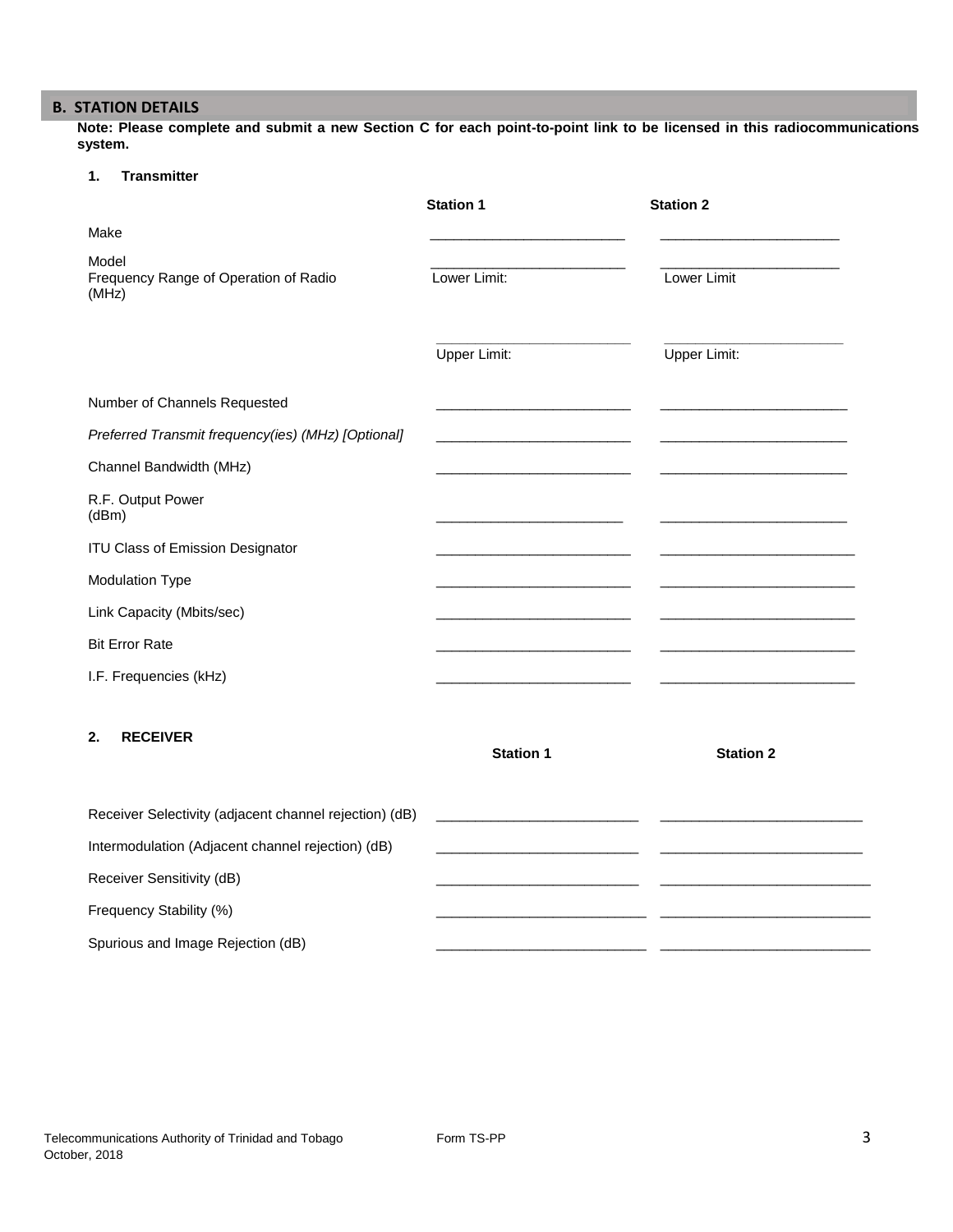## **3. ANTENNA**

|                                                           | <b>Station 1</b> | <b>Station 2</b> |
|-----------------------------------------------------------|------------------|------------------|
| Make                                                      |                  |                  |
| Model<br>Frequency Range of Operation of Antenna<br>(MHz) | Lower Limit:     | Lower Limit      |
|                                                           | Upper Limit:     | Upper Limit:     |
| Antenna Type                                              |                  |                  |
| Antenna gain (dB)                                         |                  |                  |
| Beamwidth - Vertical (degrees)                            |                  |                  |
| Beamwidth - Horizontal (degrees)                          |                  |                  |
| Polarization                                              |                  |                  |
| Antenna Azimuth (degrees)                                 |                  |                  |
| Antenna Elevation (degrees)                               |                  |                  |
|                                                           |                  |                  |
| Total Transmission Lines Loss (dB)                        |                  |                  |
| <b>LOCATION</b><br>4.                                     |                  |                  |
|                                                           | <b>Station 1</b> | <b>Station 2</b> |
| <b>Station Name</b><br>Antenna Height above Ground (m)    |                  |                  |
| Site elevation above mean sea level (m)                   |                  |                  |
| Coordinates                                               |                  |                  |
| (degrees, minutes, seconds)                               |                  |                  |
| Physical Address (Location, Street,<br>City/Town)         |                  |                  |

\_\_\_\_\_\_\_\_\_\_\_\_\_\_\_\_\_\_\_\_\_\_\_\_\_\_\_ \_\_\_\_\_\_\_\_\_\_\_\_\_\_\_\_\_\_\_\_\_\_\_\_\_\_\_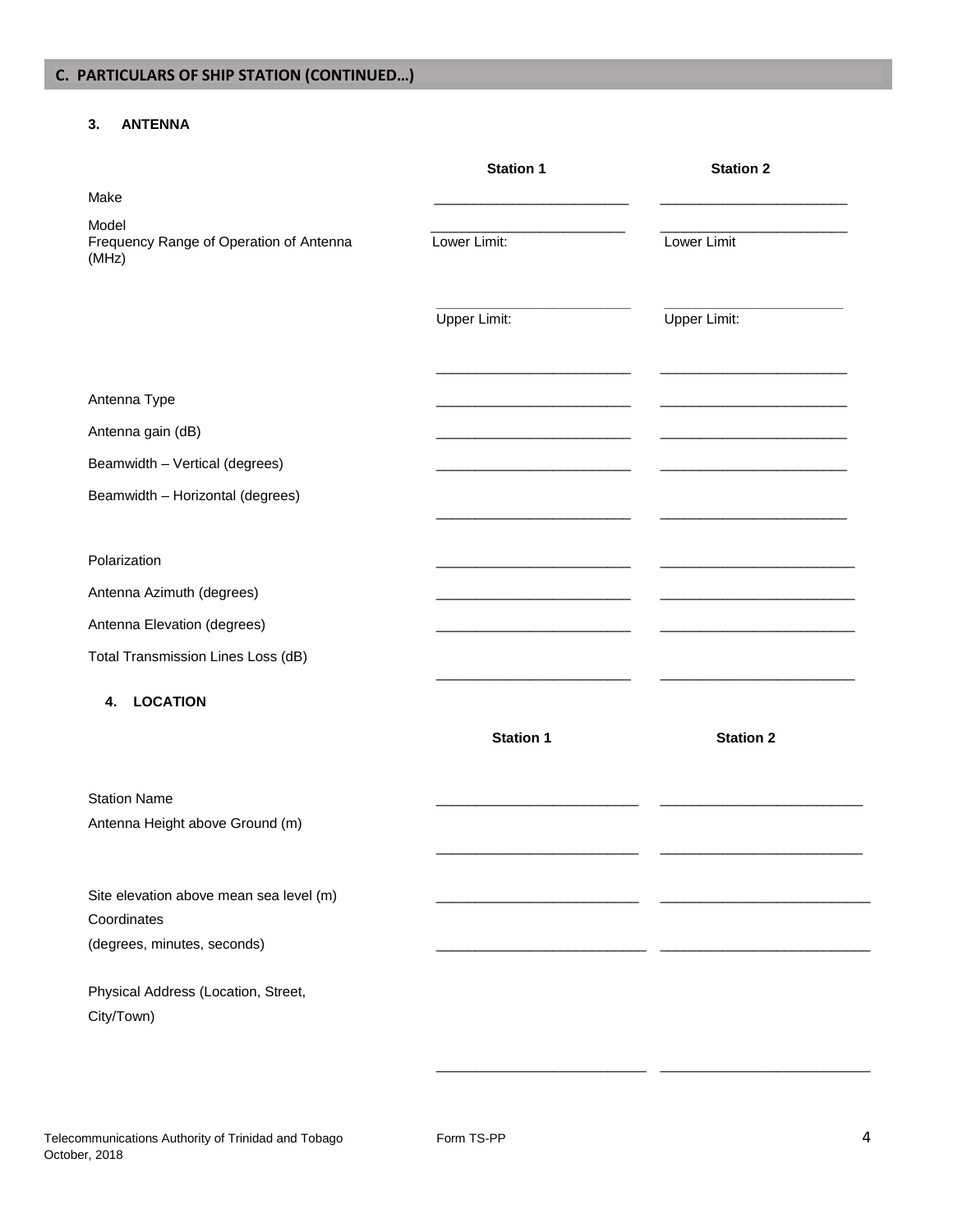#### **D. TECHNICAL RESPONSIBILITY**

The applicant must identify the technical staff or contractors responsible for the design, implementation and maintenance of the radiocommunications equipment.

Please check box below if the Applicant is technically responsible for the radiocommunications system:

| Design and Implementation | <b>Maintenance</b> |  |
|---------------------------|--------------------|--|
|---------------------------|--------------------|--|

If No for any of the above, please complete parts 1 and/or 2 below.

**Note: A letter must be included from the company/ person accepting technical responsibility for the design and implementation and/or maintenance of the applicant's radiocommunications equipment, including the qualifications and experience of the technically qualified company/person.**

#### **1. Design and Implementation**

| Location:      | <u> 1989 - Johann John Stein, markin fan it ferskearre fan it ferskearre fan it ferskearre fan it ferskearre fan</u> |                                                                                   |  |
|----------------|----------------------------------------------------------------------------------------------------------------------|-----------------------------------------------------------------------------------|--|
| Street:        | <u> 1989 - Johann Stoff, amerikansk politiker (d. 1989)</u>                                                          |                                                                                   |  |
| P.O. Box:      |                                                                                                                      |                                                                                   |  |
| City/Town:     |                                                                                                                      |                                                                                   |  |
| Country:       |                                                                                                                      |                                                                                   |  |
| Telephone:     | <u> 1980 - Johann Stein, marwolaethau a bhann an t-Amhair an t-Amhair an t-Amhair an t-Amhair an t-Amhair an t-A</u> | Facsimile: ___________________________________ Email: ___________________________ |  |
| 2.<br>Company: | Maintenance (Check box if the same as above, otherwise complete below)                                               |                                                                                   |  |
|                |                                                                                                                      |                                                                                   |  |
|                |                                                                                                                      |                                                                                   |  |
| Location:      | <u> 1989 - Andrea Stadt Britain, amerikansk politik (* 1908)</u>                                                     |                                                                                   |  |
| Street:        | and the control of the control of the control of the control of the control of the control of the control of the     |                                                                                   |  |
| P.O. Box:      | <u> 1989 - Johann John Stein, fransk politiker (d. 1989)</u>                                                         |                                                                                   |  |
| City/Town:     |                                                                                                                      |                                                                                   |  |
| Country:       |                                                                                                                      |                                                                                   |  |